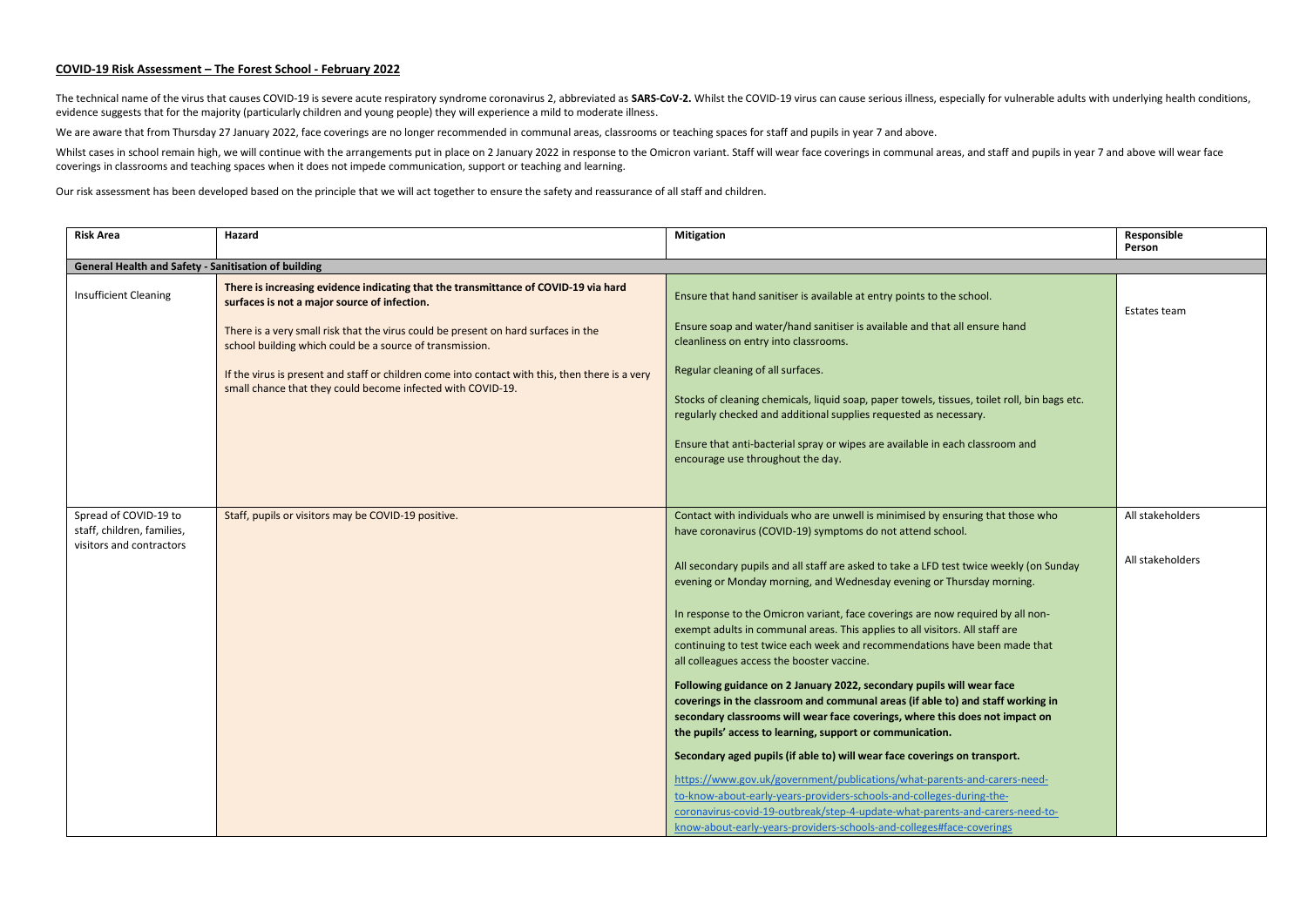|                                        |                                                                                                         | Parents and carers have been requested to take an LFD test prior to coming into<br>school.<br>Whilst fully vaccinated close contacts of positive cases will no longer be required<br>to self-isolate if they come into contact with someone who has tested positive       |           |
|----------------------------------------|---------------------------------------------------------------------------------------------------------|---------------------------------------------------------------------------------------------------------------------------------------------------------------------------------------------------------------------------------------------------------------------------|-----------|
|                                        |                                                                                                         | from COVID-19, they will now be required to do daily LFD tests.                                                                                                                                                                                                           |           |
|                                        | Staff and pupils need sufficient opportunity throughout the day to implement effective<br>hand washing. | Sneeze into a tissue or sleeve, NEVER into hands. Wash hands immediately after. Used<br>tissues to be put in a bin immediately.                                                                                                                                           | All       |
|                                        |                                                                                                         | Staff, children and visitors will be reminded to wash their hands before leaving home,<br>on arrival at the premises and before eating/drinking, after using the toilet, and not to<br>touch face with hands that are not clean.                                          |           |
|                                        |                                                                                                         | The 'catch it, bin it, kill it' approach is promoted.                                                                                                                                                                                                                     |           |
|                                        |                                                                                                         | Alcohol based hand cleansers/gels (containing at least 60% alcohol) can be used but only<br>if soap and water are not available. This is not a substitute for hand washing. Such gels<br>MUST ONLY BE USED UNDER CLOSE SUPERVISION.                                       |           |
|                                        |                                                                                                         | Follow Hand Washing protocol:<br>https://www.who.int/gpsc/clean_hands_protection/en/                                                                                                                                                                                      |           |
|                                        |                                                                                                         | Soap and water, and regular hand washing for at least 20 seconds, is the best way of<br>staying safe. Handwashing with soap employs mechanical action that loosens bacteria                                                                                               |           |
|                                        |                                                                                                         | and viruses from the skin, rinsing them into the drain. Drying hands afterwards makes<br>the skin less hospitable to the virus. Hand sanitiser can be effective if soap is not<br>available, or the situation makes using soap less feasible (for example, when outside), |           |
|                                        |                                                                                                         | but using hand sanitiser provides none of the virus destroying friction that rubbing<br>your hands together and rinsing with water provides.                                                                                                                              |           |
|                                        |                                                                                                         | Staff and children should be reminded to wash their hands more frequently than<br>normal, including on arrival at the setting, before and after eating, and after<br>sneezing or coughing.                                                                                |           |
| H&S and behaviour<br>protocols         | Staff may not have appropriate knowledge of virus transmission and risk.                                | All staff to keep themselves updated and follow the latest Government and national Public<br>Health England/NHS guidelines via https://www.gov.uk/coronavirus                                                                                                             | All staff |
|                                        |                                                                                                         | https://www.nhs.uk/conditions/coronavirus-covid-19/                                                                                                                                                                                                                       |           |
|                                        |                                                                                                         |                                                                                                                                                                                                                                                                           |           |
|                                        |                                                                                                         | Staff to follow PHE guidance for administering first aid and follow handwashing protocol.                                                                                                                                                                                 |           |
| Contact with and spread of<br>COVID-19 | Staff members may come into contact with a child who is displaying symptoms of COVID-<br>19.            | If anyone becomes unwell with a new, continuous cough or a high temperature, or has<br>a loss of, or change in, their normal sense of taste or smell (anosmia), they MUST be                                                                                              | All staff |
|                                        |                                                                                                         | sent home and advised to follow the guidance which sets out that they must self-isolate<br>and arrange to have a test to see if they have coronavirus (COVID-19).                                                                                                         |           |
|                                        |                                                                                                         | If a member of staff has helped someone with symptoms in school or if a child has been<br>in close contact with them, they do not need to go home to self-isolate unless they                                                                                             |           |
|                                        |                                                                                                         | develop symptoms themselves or unless they are subsequently contacted by NHS Test                                                                                                                                                                                         |           |